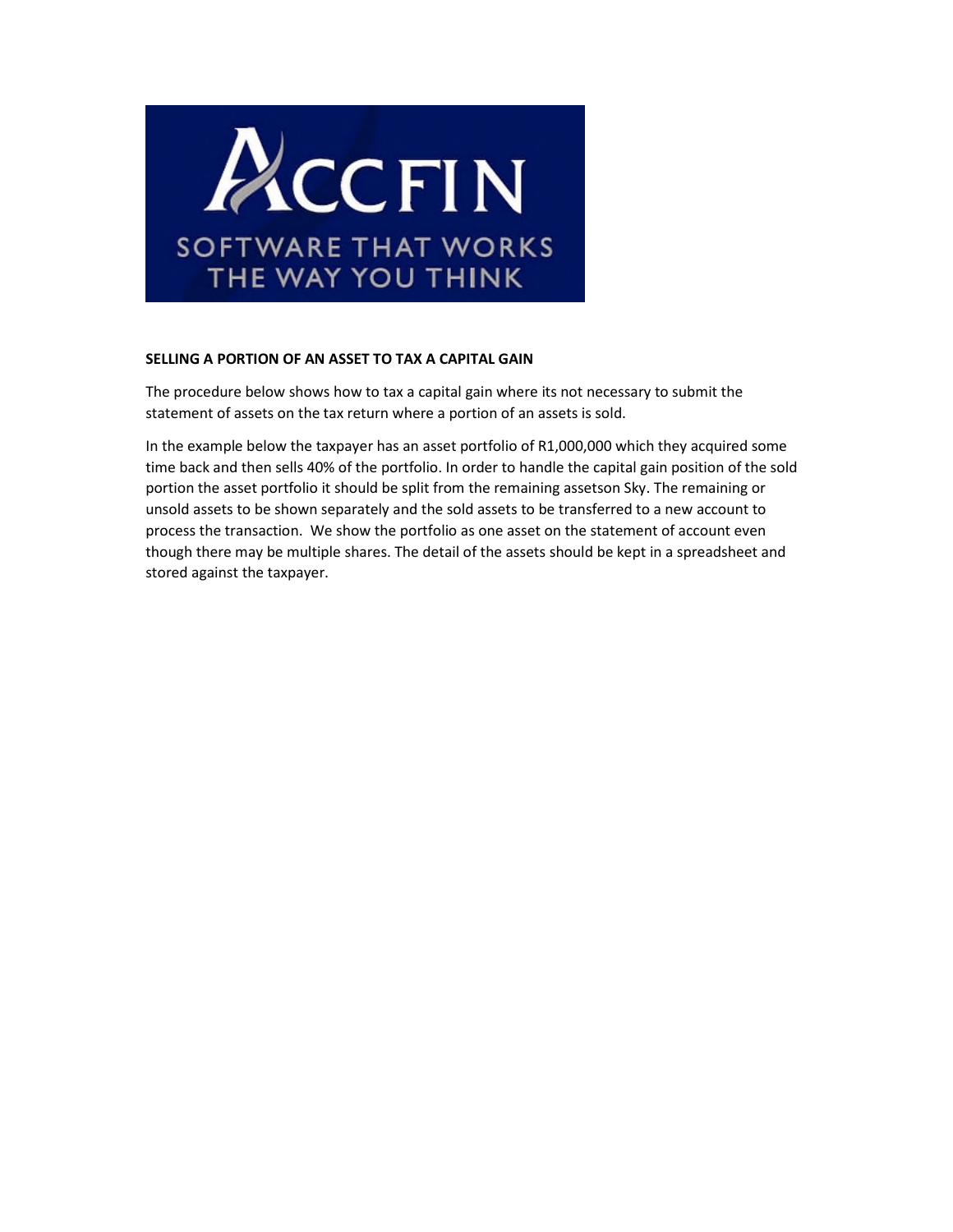| $\mathbf{z}$<br>図<br><b>IT12 A &amp; L</b> |                                                                                                                                                                                                                                                                                                                                 |                                                   |
|--------------------------------------------|---------------------------------------------------------------------------------------------------------------------------------------------------------------------------------------------------------------------------------------------------------------------------------------------------------------------------------|---------------------------------------------------|
|                                            |                                                                                                                                                                                                                                                                                                                                 |                                                   |
| <b>Tax No</b>                              |                                                                                                                                                                                                                                                                                                                                 |                                                   |
| 0658871199                                 |                                                                                                                                                                                                                                                                                                                                 |                                                   |
|                                            | Local                                                                                                                                                                                                                                                                                                                           |                                                   |
|                                            |                                                                                                                                                                                                                                                                                                                                 |                                                   |
|                                            | 1,000,000.00                                                                                                                                                                                                                                                                                                                    |                                                   |
| Remark                                     | Amount                                                                                                                                                                                                                                                                                                                          |                                                   |
|                                            | $-400,000.00$                                                                                                                                                                                                                                                                                                                   | Transfer the value of the                         |
|                                            |                                                                                                                                                                                                                                                                                                                                 | cost amount to a new<br>asset.                    |
|                                            | 600,000.00                                                                                                                                                                                                                                                                                                                      |                                                   |
| $\ddot{\phantom{1}}$                       |                                                                                                                                                                                                                                                                                                                                 |                                                   |
|                                            | .00.                                                                                                                                                                                                                                                                                                                            |                                                   |
| Primary Residence<br><b>Held Jointly</b>   | Held in Partnership<br>Partnership Perc<br>.00.<br>.00.<br><b>CGT Amount</b>                                                                                                                                                                                                                                                    | This is the cost of the asset<br>class remaining. |
|                                            | IT12 INPUT<br><b>Client Select</b><br><b>Description</b><br><b>GATES WILLIAM</b><br>ASSETS & LIABILITI Assets & Uabilities<br> 日日第一日  ○○ <mark>本田  野っぽ物  多国</mark><br><b>Assets and Liabilities Maintenance</b><br><b>SHARES</b><br>Source Type   A022 Financial instruments - listed shares, unit t<br>24/02/2020 PORTION SOLD | Cost<br><b>Nett</b><br>Sale Amount<br>Profit      |

In the above screen the portfolio has been reduced by R400,000 and we create a new asset at a cost of R400,000 and the asset portfolio left over remains at R600,000.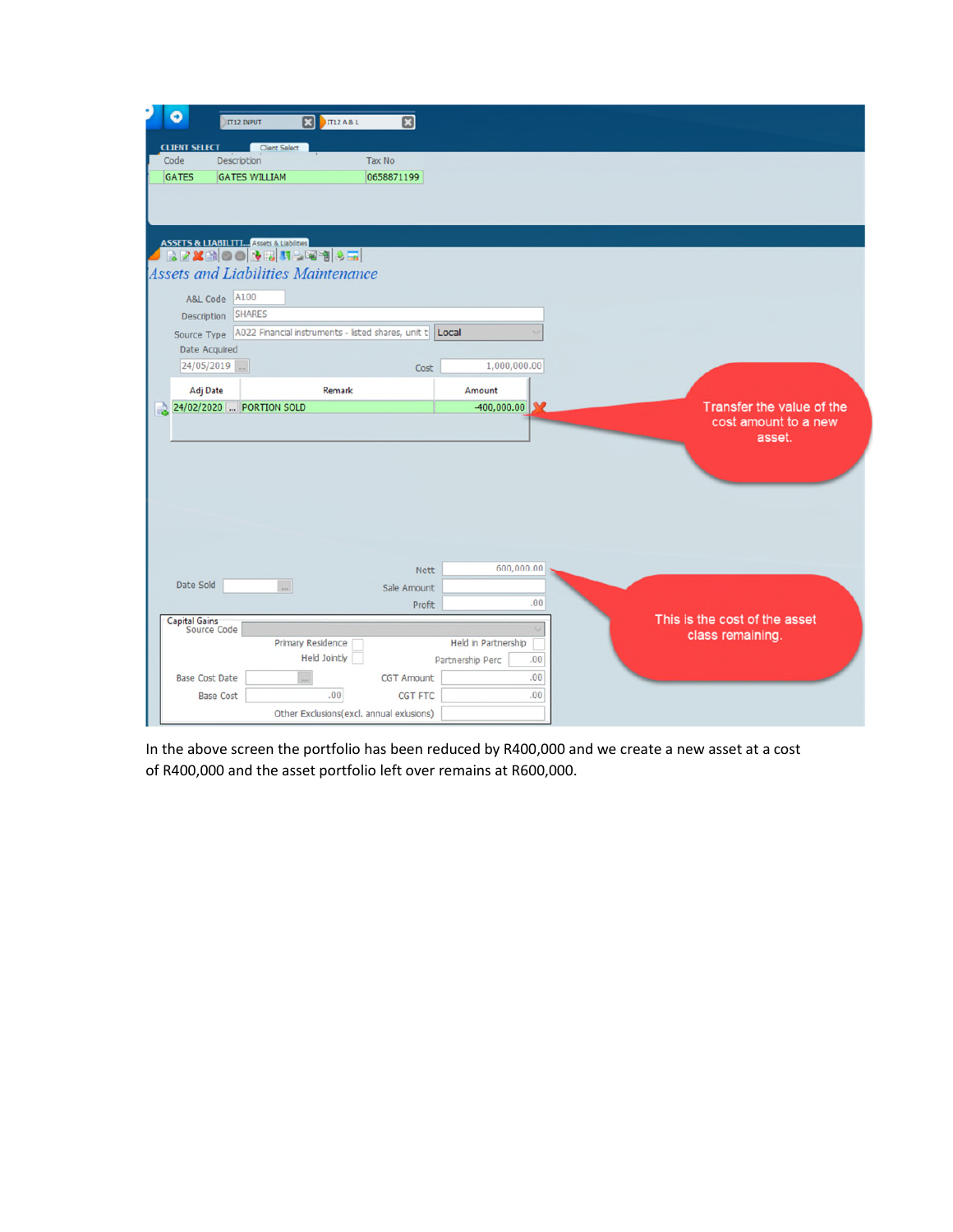| э            | <b>IT12 INPUT</b>                                                                                                                   | B                                               | <b>IT12 A &amp; L</b>                            | 図                     |                             |                       |                  |                                                         |                                     |                      |
|--------------|-------------------------------------------------------------------------------------------------------------------------------------|-------------------------------------------------|--------------------------------------------------|-----------------------|-----------------------------|-----------------------|------------------|---------------------------------------------------------|-------------------------------------|----------------------|
|              | <b>CLIENT SELECT</b>                                                                                                                | <b>Client Select</b>                            |                                                  |                       |                             |                       |                  |                                                         |                                     |                      |
| Code         | Description                                                                                                                         |                                                 | Tax No                                           |                       |                             |                       |                  |                                                         |                                     |                      |
| <b>GATES</b> | <b>GATES WILLIAM</b>                                                                                                                |                                                 | 0658871199                                       |                       |                             |                       |                  |                                                         |                                     |                      |
|              |                                                                                                                                     |                                                 |                                                  |                       |                             |                       |                  |                                                         |                                     |                      |
|              | <mark>ASSETS &amp; LTABILITI…</mark> Assets & Liabilities<br>● ○ ○ <mark>◆ ○ ○ ○ ○ ○</mark> ○ □ <mark>○ ○</mark> ○ ○ <mark>○</mark> |                                                 |                                                  |                       |                             |                       |                  |                                                         |                                     |                      |
|              | <b>Assets and Liabilities Maintenance</b>                                                                                           |                                                 |                                                  |                       |                             |                       |                  | <b>ASSETS</b>                                           |                                     |                      |
|              | GATES                                                                                                                               | <b>GATES WILLIAM</b>                            |                                                  |                       |                             | Current Tax Year 2020 |                  |                                                         |                                     |                      |
| Code         |                                                                                                                                     | <b>Description</b>                              | Date Acqui                                       | Cost                  | Adjustments                 | <b>Nett</b>           | <b>Date Sold</b> | <b>Sale Amount</b>                                      | <b>Source Code</b>                  | $\ddot{\phantom{a}}$ |
| A100         | <b>SHARES</b>                                                                                                                       |                                                 | 24/05/2019                                       | 1,000,000.00          | -400,000                    | 600,000.00            |                  |                                                         | A022 Financial instr 1              |                      |
| A200         | SHARE PORTFOLIO SOLD                                                                                                                |                                                 | 24/02/2020                                       | 400,000.00            | 0                           |                       | .00 24/02/2020   |                                                         | 1,000,000.00 A022 Financial instr 1 |                      |
|              |                                                                                                                                     |                                                 |                                                  | Nett                  | 600,000.00                  |                       |                  | one remaining and the asset<br>class that is to be sold | There are now 2 asset classes.      |                      |
|              | Date Sold                                                                                                                           | $\bar{m}$                                       |                                                  |                       |                             |                       |                  |                                                         |                                     |                      |
|              |                                                                                                                                     |                                                 |                                                  | Sale Amount<br>Profit | .00                         |                       |                  |                                                         |                                     |                      |
|              | Capital Gains<br>Source Code                                                                                                        |                                                 |                                                  |                       |                             |                       |                  |                                                         |                                     |                      |
|              |                                                                                                                                     | <b>Primary Residence</b><br><b>Held Jointly</b> |                                                  | Partnership Perc      | Held in Partnership<br>.00. |                       |                  |                                                         |                                     |                      |
|              | <b>Base Cost Date</b>                                                                                                               | i.i                                             | <b>CGT Amount</b>                                |                       | .00.                        |                       |                  |                                                         |                                     |                      |
|              | <b>Base Cost</b>                                                                                                                    |                                                 | .00.<br>Other Exclusions(excl. annual exlusions) | CGT FTC               | .00                         |                       |                  |                                                         |                                     |                      |
|              |                                                                                                                                     |                                                 |                                                  |                       |                             |                       |                  |                                                         |                                     |                      |

The screen below shows the sale of the assets of R400,000 for R1,000,000 making a profit of R600,000. Enter the sale details and the base cost in the screen below.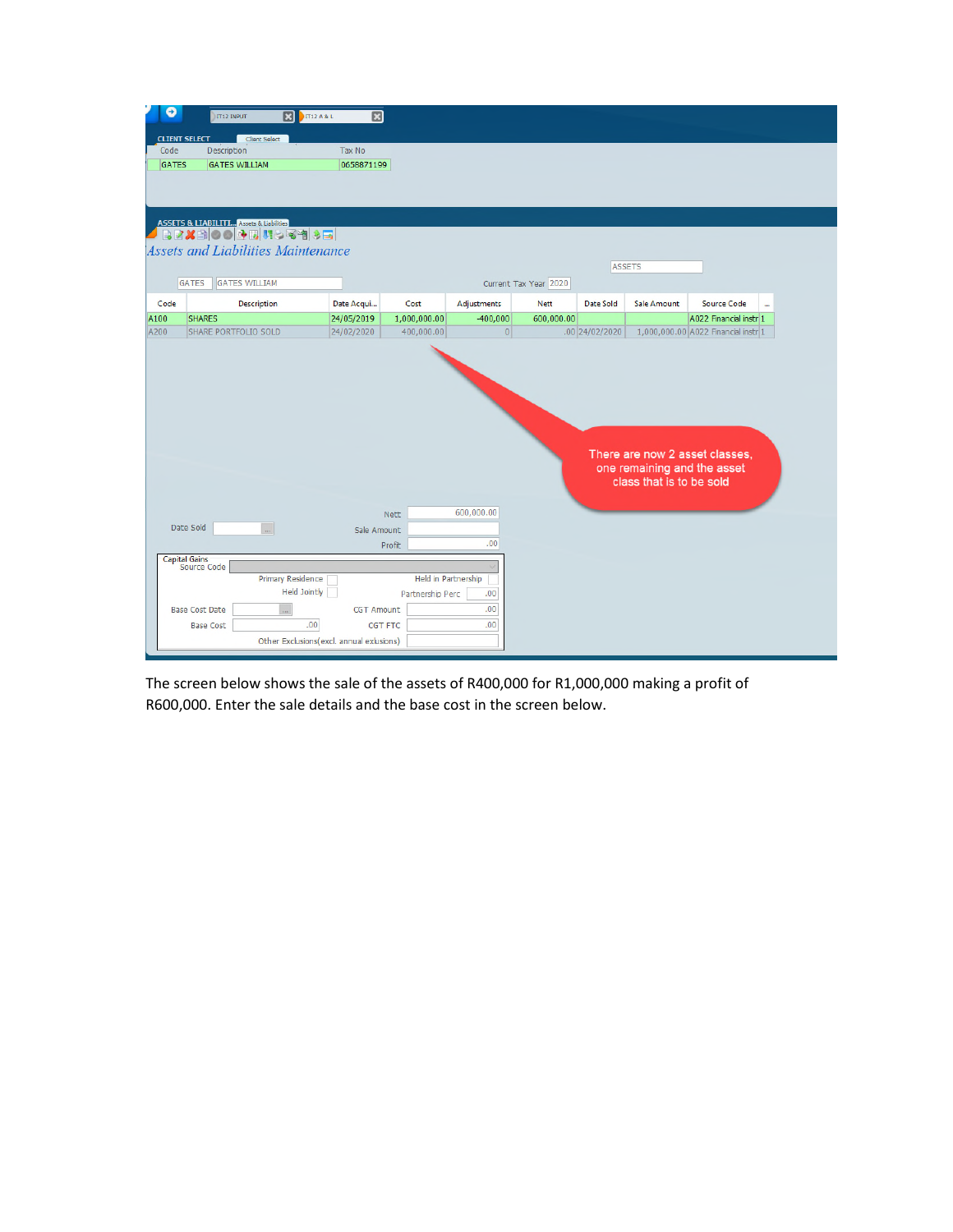| <b>CLIENT SELECT</b><br>Client Select<br>Tax No<br>Code<br>Description<br><b>GATES WILLIAM</b><br>0658871199<br>GATES<br><b>ASSETS &amp; LIABILITI</b> Assets & Liabilities<br>BEXBOORENS图例→B<br><b>Assets and Liabilities Maintenance</b><br>A&L Code A200<br>Description SHARE PORTFOLIO SOLD<br>Source Type A022 Financial instruments - listed shares, unit t Local<br>Date Acquired<br>24/02/2020<br>400,000.00<br>Cost<br>Adj Date<br>Remark<br>Amount<br>$\Box$<br>x<br>400,000.00<br><b>Nett</b><br>Date Sold 24/02/2020<br>1,000,000.00<br>Sale Amount<br>Complete this part as<br>600,000.00<br>Profit<br>shown. Ensure that you<br>Capital Gains<br>Source Code 6506 GAIN: Financial instruments-listed, including ass<br>have selected the source<br>Held in Partnership<br>code fr this.<br>Primary Residence<br><b>Held Jointly</b><br>.00 <sub>1</sub><br>Partnership Perc<br>Base Cost Date 24/02/2020<br>600,000.00<br><b>CGT Amount</b><br>400,000.00<br>.00.<br><b>CGT FTC</b><br><b>Base Cost</b><br>Other Exclusions(excl. annual exlusions) | $\bullet$ |                                                    |   |  |  |
|-------------------------------------------------------------------------------------------------------------------------------------------------------------------------------------------------------------------------------------------------------------------------------------------------------------------------------------------------------------------------------------------------------------------------------------------------------------------------------------------------------------------------------------------------------------------------------------------------------------------------------------------------------------------------------------------------------------------------------------------------------------------------------------------------------------------------------------------------------------------------------------------------------------------------------------------------------------------------------------------------------------------------------------------------------------------|-----------|----------------------------------------------------|---|--|--|
|                                                                                                                                                                                                                                                                                                                                                                                                                                                                                                                                                                                                                                                                                                                                                                                                                                                                                                                                                                                                                                                                   |           | $\mathbf{E}$<br><b>THEARL</b><br><b>IT12 INPUT</b> | 図 |  |  |
|                                                                                                                                                                                                                                                                                                                                                                                                                                                                                                                                                                                                                                                                                                                                                                                                                                                                                                                                                                                                                                                                   |           |                                                    |   |  |  |
|                                                                                                                                                                                                                                                                                                                                                                                                                                                                                                                                                                                                                                                                                                                                                                                                                                                                                                                                                                                                                                                                   |           |                                                    |   |  |  |
|                                                                                                                                                                                                                                                                                                                                                                                                                                                                                                                                                                                                                                                                                                                                                                                                                                                                                                                                                                                                                                                                   |           |                                                    |   |  |  |
|                                                                                                                                                                                                                                                                                                                                                                                                                                                                                                                                                                                                                                                                                                                                                                                                                                                                                                                                                                                                                                                                   |           |                                                    |   |  |  |
|                                                                                                                                                                                                                                                                                                                                                                                                                                                                                                                                                                                                                                                                                                                                                                                                                                                                                                                                                                                                                                                                   |           |                                                    |   |  |  |
|                                                                                                                                                                                                                                                                                                                                                                                                                                                                                                                                                                                                                                                                                                                                                                                                                                                                                                                                                                                                                                                                   |           |                                                    |   |  |  |
|                                                                                                                                                                                                                                                                                                                                                                                                                                                                                                                                                                                                                                                                                                                                                                                                                                                                                                                                                                                                                                                                   |           |                                                    |   |  |  |
|                                                                                                                                                                                                                                                                                                                                                                                                                                                                                                                                                                                                                                                                                                                                                                                                                                                                                                                                                                                                                                                                   |           |                                                    |   |  |  |
|                                                                                                                                                                                                                                                                                                                                                                                                                                                                                                                                                                                                                                                                                                                                                                                                                                                                                                                                                                                                                                                                   |           |                                                    |   |  |  |
|                                                                                                                                                                                                                                                                                                                                                                                                                                                                                                                                                                                                                                                                                                                                                                                                                                                                                                                                                                                                                                                                   |           |                                                    |   |  |  |
|                                                                                                                                                                                                                                                                                                                                                                                                                                                                                                                                                                                                                                                                                                                                                                                                                                                                                                                                                                                                                                                                   |           |                                                    |   |  |  |
|                                                                                                                                                                                                                                                                                                                                                                                                                                                                                                                                                                                                                                                                                                                                                                                                                                                                                                                                                                                                                                                                   |           |                                                    |   |  |  |
|                                                                                                                                                                                                                                                                                                                                                                                                                                                                                                                                                                                                                                                                                                                                                                                                                                                                                                                                                                                                                                                                   |           |                                                    |   |  |  |
|                                                                                                                                                                                                                                                                                                                                                                                                                                                                                                                                                                                                                                                                                                                                                                                                                                                                                                                                                                                                                                                                   |           |                                                    |   |  |  |
|                                                                                                                                                                                                                                                                                                                                                                                                                                                                                                                                                                                                                                                                                                                                                                                                                                                                                                                                                                                                                                                                   |           |                                                    |   |  |  |
|                                                                                                                                                                                                                                                                                                                                                                                                                                                                                                                                                                                                                                                                                                                                                                                                                                                                                                                                                                                                                                                                   |           |                                                    |   |  |  |
|                                                                                                                                                                                                                                                                                                                                                                                                                                                                                                                                                                                                                                                                                                                                                                                                                                                                                                                                                                                                                                                                   |           |                                                    |   |  |  |
|                                                                                                                                                                                                                                                                                                                                                                                                                                                                                                                                                                                                                                                                                                                                                                                                                                                                                                                                                                                                                                                                   |           |                                                    |   |  |  |
|                                                                                                                                                                                                                                                                                                                                                                                                                                                                                                                                                                                                                                                                                                                                                                                                                                                                                                                                                                                                                                                                   |           |                                                    |   |  |  |
|                                                                                                                                                                                                                                                                                                                                                                                                                                                                                                                                                                                                                                                                                                                                                                                                                                                                                                                                                                                                                                                                   |           |                                                    |   |  |  |
|                                                                                                                                                                                                                                                                                                                                                                                                                                                                                                                                                                                                                                                                                                                                                                                                                                                                                                                                                                                                                                                                   |           |                                                    |   |  |  |
|                                                                                                                                                                                                                                                                                                                                                                                                                                                                                                                                                                                                                                                                                                                                                                                                                                                                                                                                                                                                                                                                   |           |                                                    |   |  |  |
|                                                                                                                                                                                                                                                                                                                                                                                                                                                                                                                                                                                                                                                                                                                                                                                                                                                                                                                                                                                                                                                                   |           |                                                    |   |  |  |
|                                                                                                                                                                                                                                                                                                                                                                                                                                                                                                                                                                                                                                                                                                                                                                                                                                                                                                                                                                                                                                                                   |           |                                                    |   |  |  |
|                                                                                                                                                                                                                                                                                                                                                                                                                                                                                                                                                                                                                                                                                                                                                                                                                                                                                                                                                                                                                                                                   |           |                                                    |   |  |  |
|                                                                                                                                                                                                                                                                                                                                                                                                                                                                                                                                                                                                                                                                                                                                                                                                                                                                                                                                                                                                                                                                   |           |                                                    |   |  |  |
|                                                                                                                                                                                                                                                                                                                                                                                                                                                                                                                                                                                                                                                                                                                                                                                                                                                                                                                                                                                                                                                                   |           |                                                    |   |  |  |
|                                                                                                                                                                                                                                                                                                                                                                                                                                                                                                                                                                                                                                                                                                                                                                                                                                                                                                                                                                                                                                                                   |           |                                                    |   |  |  |
|                                                                                                                                                                                                                                                                                                                                                                                                                                                                                                                                                                                                                                                                                                                                                                                                                                                                                                                                                                                                                                                                   |           |                                                    |   |  |  |
|                                                                                                                                                                                                                                                                                                                                                                                                                                                                                                                                                                                                                                                                                                                                                                                                                                                                                                                                                                                                                                                                   |           |                                                    |   |  |  |
|                                                                                                                                                                                                                                                                                                                                                                                                                                                                                                                                                                                                                                                                                                                                                                                                                                                                                                                                                                                                                                                                   |           |                                                    |   |  |  |
|                                                                                                                                                                                                                                                                                                                                                                                                                                                                                                                                                                                                                                                                                                                                                                                                                                                                                                                                                                                                                                                                   |           |                                                    |   |  |  |
|                                                                                                                                                                                                                                                                                                                                                                                                                                                                                                                                                                                                                                                                                                                                                                                                                                                                                                                                                                                                                                                                   |           |                                                    |   |  |  |
|                                                                                                                                                                                                                                                                                                                                                                                                                                                                                                                                                                                                                                                                                                                                                                                                                                                                                                                                                                                                                                                                   |           |                                                    |   |  |  |

The asset screen below shows the assets remaining after the sale.